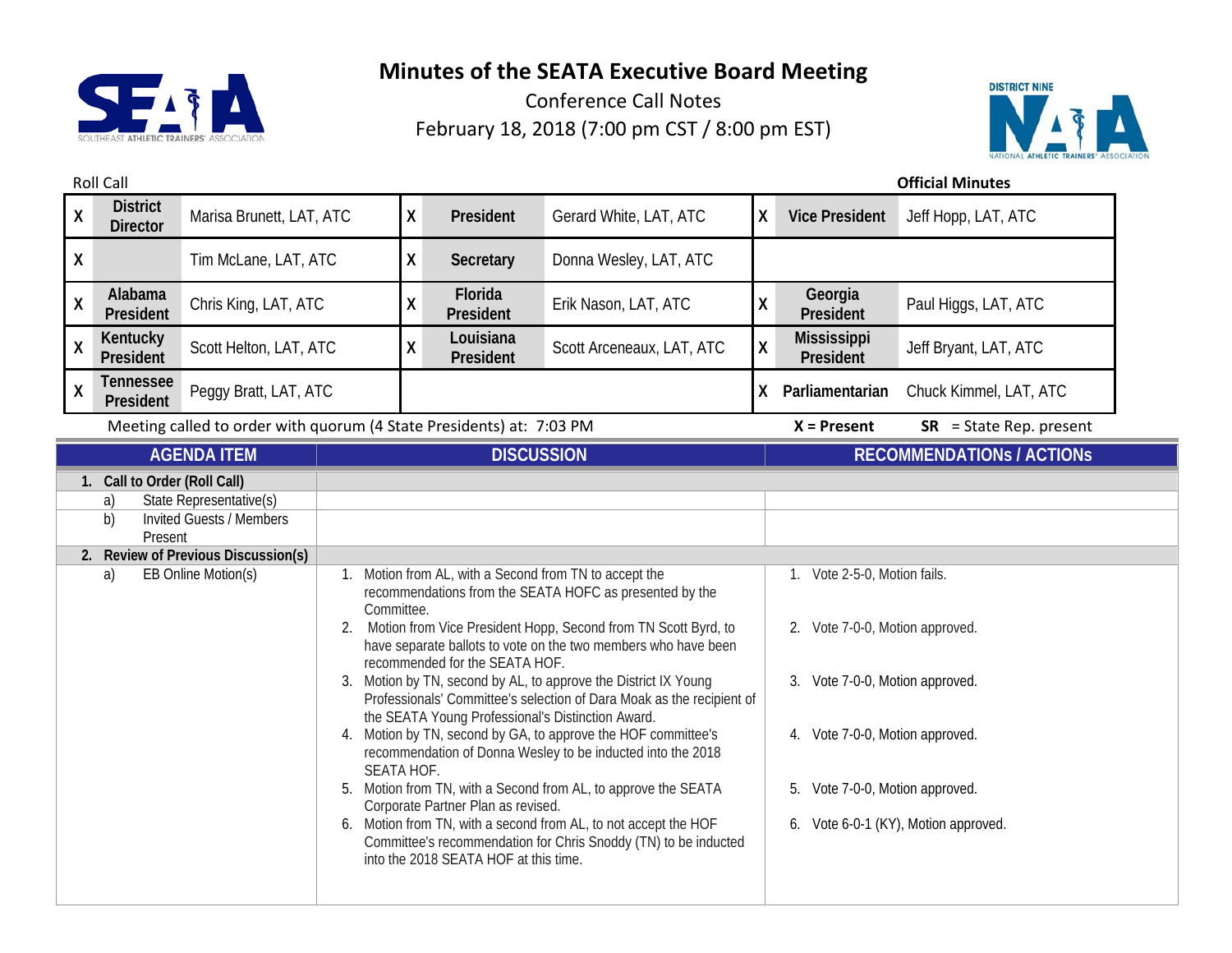



| <b>AGENDA ITEM</b>            | <b>DISCUSSION</b>                                                                                                                                                                                                                                                                                                                                                                                                                                                                                                                                                                                                                                                                                                                                                                                                                                                                                                                                                                                | <b>RECOMMENDATIONS / ACTIONS</b>                                                                                                                                                                |
|-------------------------------|--------------------------------------------------------------------------------------------------------------------------------------------------------------------------------------------------------------------------------------------------------------------------------------------------------------------------------------------------------------------------------------------------------------------------------------------------------------------------------------------------------------------------------------------------------------------------------------------------------------------------------------------------------------------------------------------------------------------------------------------------------------------------------------------------------------------------------------------------------------------------------------------------------------------------------------------------------------------------------------------------|-------------------------------------------------------------------------------------------------------------------------------------------------------------------------------------------------|
|                               | 7. Motion by Secretary Wesley, with second by TN, to accept the<br>SEATA Scholarship committee's recommendations for 2018<br>recipients as presented.<br>Motion from TN, with a second from KY, to accept the Honors &<br>8.<br>Awards Committee recommendations for the 2018 SEATA Awards<br>as presented.                                                                                                                                                                                                                                                                                                                                                                                                                                                                                                                                                                                                                                                                                      | 7. Vote 7-0-0, Motion approved.<br>8. Vote 7-0-0, Motion approved.                                                                                                                              |
| Consent Agenda<br>a)          | EB Meeting Minutes -<br>1.<br>a. December 17, 2017<br>Capitol Hill Day Grant Requests (\$500/member)<br>a. KY - Fuchs and Overhiser<br>TN - VanBruggen and Sanders<br>LA - Berthelot<br>C.<br><b>GA</b> - Kamarad and Mansfield<br>d.<br>FL - Jerry Stevens<br>е.<br>AL - Alyson Gramley<br><b>Education Sponsorship Grant Requests</b><br>3.<br>a. $ATAF = $1,000$<br><b>Marketing Grant Requests</b><br>4.<br>a. $LATA = $1,000$<br>NATA Foundation Sponsorship Invoice (\$3,500)<br>5.                                                                                                                                                                                                                                                                                                                                                                                                                                                                                                        | MOTION (AL/FL): To accept the Consent Agenda. 7-0-0 Approved.                                                                                                                                   |
| 2. Officer's Reports          |                                                                                                                                                                                                                                                                                                                                                                                                                                                                                                                                                                                                                                                                                                                                                                                                                                                                                                                                                                                                  |                                                                                                                                                                                                 |
| a)<br><b>Director Brunett</b> | Congratulations to ALL The NATA Award winners!! D9 is well<br>1.<br>represented overall and want to again congratulate those that are<br>on our call tonight. Parliamentarian, Chuck Kimmel on receiving<br>the Eve Becker- Doyle Leadership Award, Patti Tripp-<br>MDAT, Athletic Trainer Services Awards to 3 of our EB members:<br>Scott Arceneaux, Scott Byrd, Erik Nason Chris King.<br>The NATA International Committee- Mark Gibson and Susan<br>2.<br>Guyer came to the board for support of Dr. Lu from Team China's<br>request for support in assisting with their search for 80-100 ATs to<br>work in China with their national teams.<br>Third Party Re-Imbursement Pilot Program is complete (October<br>3.<br>2014- September 2017) with the first 3 states (Indiana, Ohio &<br>Wisconsin) have success. In total, the results show 1657 More<br>ATs have their NPI #, 69 More ATs are billing, 22 More Employers<br>are billing and 143 More Total Payors are reimbursing. Chair, | (VP Hopp Arrived 7:08)<br>(Jeff Bryant Arrived 7:10)<br>(Paul Higgs Arrived 7:18)<br>Gary Reinholtz (now retired in our District) is going into NATA Hall of<br>Fame; primary history is in D4. |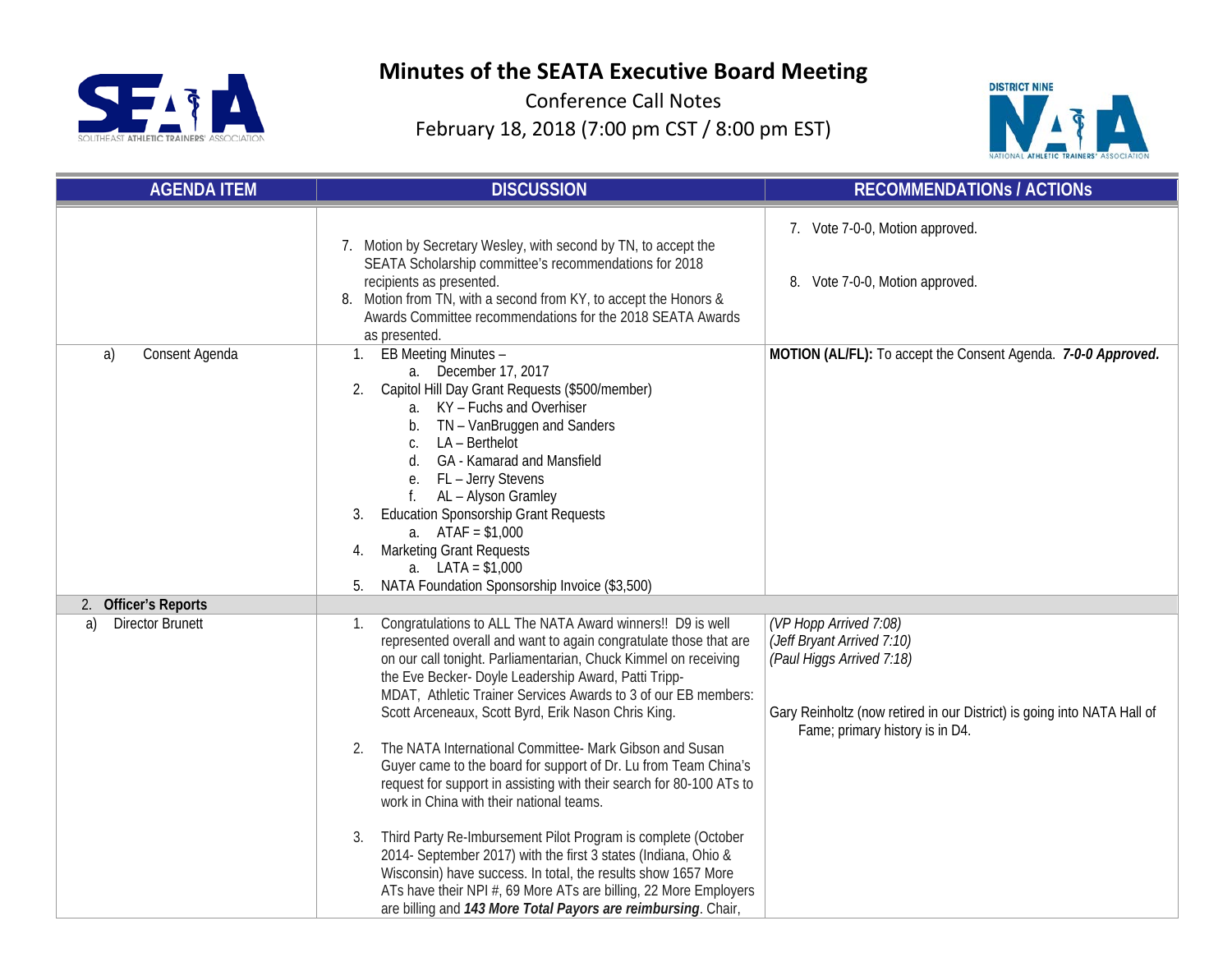



| <b>AGENDA ITEM</b> | <b>DISCUSSION</b>                                                                                                                                                                                                                                                                                                                                                                                                                                                                                                                                                                                                                                                                                                                                                                                                                                                                                                                                                           | <b>RECOMMENDATIONS / ACTIONS</b> |
|--------------------|-----------------------------------------------------------------------------------------------------------------------------------------------------------------------------------------------------------------------------------------------------------------------------------------------------------------------------------------------------------------------------------------------------------------------------------------------------------------------------------------------------------------------------------------------------------------------------------------------------------------------------------------------------------------------------------------------------------------------------------------------------------------------------------------------------------------------------------------------------------------------------------------------------------------------------------------------------------------------------|----------------------------------|
|                    | Joe Greene presented several strategic recommendations based<br>on these finding to the board with one having the NATA Establish<br>a Third Party Reimbursement Grant Program.                                                                                                                                                                                                                                                                                                                                                                                                                                                                                                                                                                                                                                                                                                                                                                                              |                                  |
|                    | The BOD approved the request for the creation of the NATA Third<br>Party Reimbursement Initiative (TPRI) Grant Program, a matching<br>grant program designed to help financially support advocacy and<br>educational efforts specific to third party reimbursement efforts at<br>the state level. Matching grants are available up to \$10,000, and<br>the first deadline to apply for a grant is April 15. The BOD Also<br>approved moving forward with the design of a Peer Reviewed<br>Payor Driven Outcomes Manuscript.                                                                                                                                                                                                                                                                                                                                                                                                                                                 |                                  |
|                    | NATA BOD Approved a request of support for the initiation of a<br>Networking Reception in NOLA for the lota Tau Alpha Honor<br>Society (Founded in 2005 by our very own NATA HOF'r John<br>Anderson) there are currently 90 chapters that have<br>been instituted. One of the goals of ITA is to supports its'<br>members through their transition to practice and it was felt a<br>special networking opportunity would provide them with important<br>feedback and connect them and their alumni as well.                                                                                                                                                                                                                                                                                                                                                                                                                                                                 |                                  |
|                    | With the recent high profile sexual abuse and misconduct case in<br>5.<br>athletics and a subsequent bill that details new reporting<br>requirements, passed in both the U.S. House and Senate, have<br>prompted many organizations to take action to help protect others<br>from these types of horrific and unconscionable actions. To<br>support members in these efforts, our NATA board of directors<br>has commissioned NATA COPE and the NATA Professional<br>Responsibility in Athletic Training Committee (PRAT) to develop a<br>sexual abuse education program and related resources. These<br>tools will help ATs recognize signs of abuse, minimize the risks to<br>patients and equip athletic trainers with additional resources about<br>handling and reporting sexual misconduct and abuse. The<br>education program is scheduled to launch this spring. A released<br>statement on handling abuse that can be read in its entirety at the<br>NATA website. |                                  |
|                    | GAC Update- Capitol Hill Day is Wednesday, March 7th- I believe<br>we have 6 of our 7 states that will be represented there.                                                                                                                                                                                                                                                                                                                                                                                                                                                                                                                                                                                                                                                                                                                                                                                                                                                |                                  |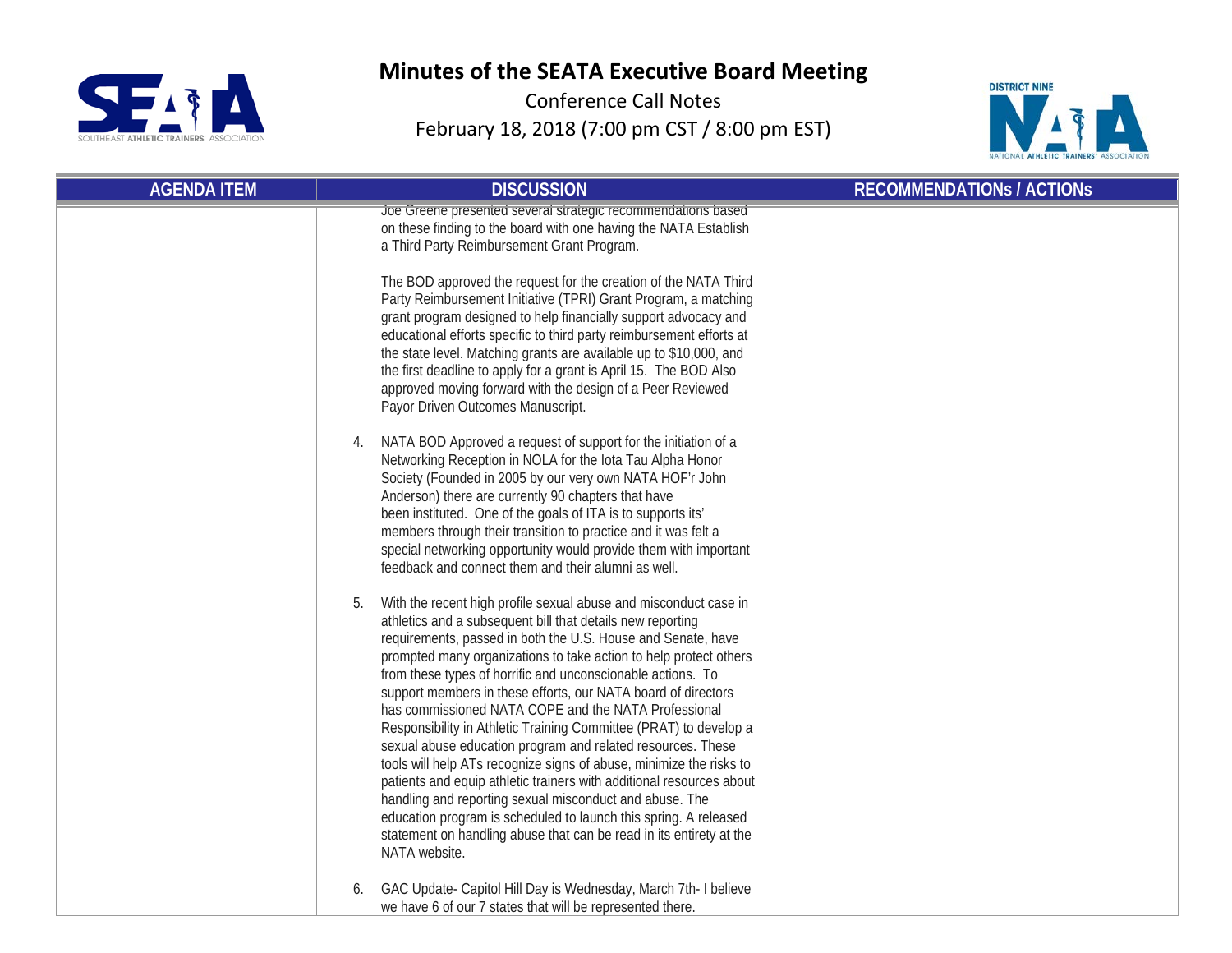



| <b>AGENDA ITEM</b>    | <b>DISCUSSION</b>                                                                                                                                                                                                                                                                                                                                                                                                                                                                                                                                                                                                                                                                                                                                                                                                                                                                                                                                                                                                                                                                                                                                                                                                                                                                                                                                                                                                                                                                                                                | <b>RECOMMENDATIONS / ACTIONS</b>  |
|-----------------------|----------------------------------------------------------------------------------------------------------------------------------------------------------------------------------------------------------------------------------------------------------------------------------------------------------------------------------------------------------------------------------------------------------------------------------------------------------------------------------------------------------------------------------------------------------------------------------------------------------------------------------------------------------------------------------------------------------------------------------------------------------------------------------------------------------------------------------------------------------------------------------------------------------------------------------------------------------------------------------------------------------------------------------------------------------------------------------------------------------------------------------------------------------------------------------------------------------------------------------------------------------------------------------------------------------------------------------------------------------------------------------------------------------------------------------------------------------------------------------------------------------------------------------|-----------------------------------|
|                       | Recently one of our own D9 members reached out to me to let me<br>know about an OSHA Letter of Interpretation regarding ATs using<br>a Game Ready in the occupational/industrial setting.<br>I immediately contacted Amy Callender to look into this further and<br>ask for the NATA to write to OSHA on behalf of the ATs in this<br>setting as they did when this came up with kinesiotaping a couple<br>of years back for further education and clarification for our<br>members.<br>BOD approved Savannah Knighton from LSU as the new NATA<br>8.<br>Student Leadership Chair<br>Membership update- An incredible new member benefit will be<br>9.<br>rolling out after being tested called "GATHER" which is an online<br>community for our members. It has many capabilities.<br>10. MARCOM update- New PR Agency was hired and will officially<br>take over in July 18; Robin Waxenberg has assisted with<br>transition.<br>11. ATs Care update- The team has reached out to Frank Walters in<br>Broward County where the latest school shooting occurred as the<br>hospital he worked for provides the AT. ATs Care team is<br>available to have on-site session with staff. Erik Nason has<br>reached out personally to AT at the school and other schools have<br>assisted in continuing to provide coverage.<br>12. BOC Update from Denise Fandel- She reiterated that EBP's are<br>NOT going away. You may have heard some talk going around<br>about this but it is not fact. The BOC is looking at utilizing "SAM" |                                   |
| President White<br>b) | a Self-Assessment Tool though.<br>1. Welcome President Bratt (TN) and thank Scott Byrd for his years of                                                                                                                                                                                                                                                                                                                                                                                                                                                                                                                                                                                                                                                                                                                                                                                                                                                                                                                                                                                                                                                                                                                                                                                                                                                                                                                                                                                                                          | Wild Apricot - FL, KY, LA, MS, GA |
|                       | service to the SEATA EB<br>2. Another successful ATSS meeting (829 students and 87 faculty)                                                                                                                                                                                                                                                                                                                                                                                                                                                                                                                                                                                                                                                                                                                                                                                                                                                                                                                                                                                                                                                                                                                                                                                                                                                                                                                                                                                                                                      |                                   |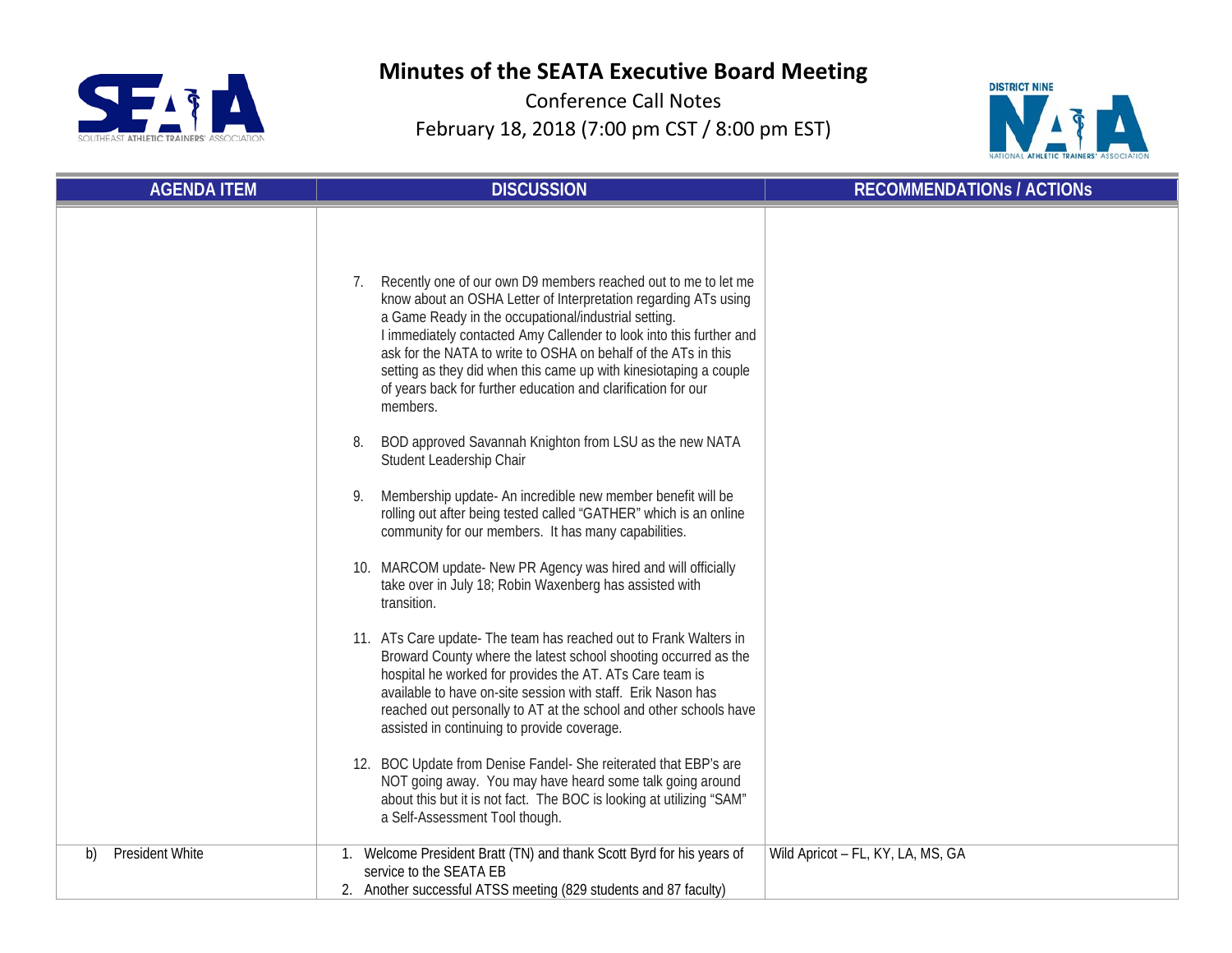



| <b>AGENDA ITEM</b>                                         | <b>DISCUSSION</b>                                                                                                                                                                                                                                                                                                                                                                                                                                                                                                                                                                                                                              | <b>RECOMMENDATIONS / ACTIONS</b>                                                                                                                                                                                                                                                                                                                                                                                                                                                                          |
|------------------------------------------------------------|------------------------------------------------------------------------------------------------------------------------------------------------------------------------------------------------------------------------------------------------------------------------------------------------------------------------------------------------------------------------------------------------------------------------------------------------------------------------------------------------------------------------------------------------------------------------------------------------------------------------------------------------|-----------------------------------------------------------------------------------------------------------------------------------------------------------------------------------------------------------------------------------------------------------------------------------------------------------------------------------------------------------------------------------------------------------------------------------------------------------------------------------------------------------|
|                                                            | 3. Notice from Wild Apricot on price increase of \$80/mo effective April<br>3, 2018. Sharri Jackson is working on a proposal from various<br>alternatives to be presented at the March meeting. Presently \$2916<br>- increase to \$3780 effective April 3, 2018.<br>NATM - Compassionate Care for All<br>4.<br>State Presidents - please contact your SEATA Committee Chair for<br>their Committee Report.                                                                                                                                                                                                                                    | ACTION: Please follow-up with your Committee Chairs to get the<br>Committee Reports for March. President White will update the<br>Liaison list to include Peggy Bratt.<br>ACTION: FL, MS and GA will provide names of ATs Care Attendee                                                                                                                                                                                                                                                                   |
| Vice President Hopp<br>$\mathcal{C}$                       | Update on ACTION: VP Hopp and Karen Lew will continue to<br>1.<br>examine other hotel options for future meeting (2020 +). Will be<br>working on a couple of site visits.<br>2. Brass Tap is location for our GAC Fundraiser on March 9 from 7-9<br>PM. VP Hopp is continuing to work with the new management.<br>Please get room request (EB Members, ATs Care Reps, and VIPs)<br>3.<br>he needs this ASAP.                                                                                                                                                                                                                                   | Hotel is working on improvements; hotel management is striving to<br>work with us on improvements and we are going to counter their<br>proposal. This would be for 2020 and 2021 for both ATSS and<br>CSMM meetings. Hopefully we will have proposal for vote in<br>March.<br>ACTION: Add PAC Fundraiser for the future on March agenda.<br>ACTION: Get hotel room list date requests to VP Hopp ASAP.<br>ACTION: President White requested VP Hopp to see where we are in<br>relation to room guarantee. |
| Secretary Wesley<br>d)                                     | Membership Update - Suspended membership list sent yesterday.<br>Comparison of 2017 and 2018 numbers.<br>Newsletter Items (on hold needing information)<br>2.<br>BOC Approved Provider Status - Annual Report is now available for<br>3 <sub>1</sub><br>submission and due by April 15. Be sure states are using 7th Edition<br>of Practice Analysis as Domains have changes slightly.<br>SEATA App Update - ATSS #s and CSMM progress<br>4.<br>Push CSMM Attendance - Registration #s are way down this year.<br>5.<br>Committee Liaisons - be sure to ask Committee Chairs for any<br>6.<br>updates to the website for their Committee Page. |                                                                                                                                                                                                                                                                                                                                                                                                                                                                                                           |
| <b>Treasurer McLane</b><br>$\epsilon$                      | Update on ACTION: Treasure McLane will speak with accountant on<br>1.<br>Thursday, Dec. 21 to look at QuickBooks. Treasure McLane is<br>continuing to work on this transition.<br>We cannot give individually to members from Puerto Rico. If they had a<br>2.<br>state association or a specific entity, then funds could be provided.<br>A detailed financial report will be put in Dropbox prior to March.<br>3.<br>State Presidents confirmed that Dues Allocation will be mailed to State<br>4.<br>Treasures prior to March meeting.                                                                                                      | ACTION: State Presidents are asked to verify that members for CHD<br>grant are in good standing.                                                                                                                                                                                                                                                                                                                                                                                                          |
| 1. Support Group Reports<br><b>Standing Support Groups</b> |                                                                                                                                                                                                                                                                                                                                                                                                                                                                                                                                                                                                                                                |                                                                                                                                                                                                                                                                                                                                                                                                                                                                                                           |
| a)<br>i. SEATA CUATC                                       | Updated on DISCUSSION (tabled on Oct. Call): ICSM Chair is looking at<br>their applicants and that they will be submitted to Director Brunett. Paul                                                                                                                                                                                                                                                                                                                                                                                                                                                                                            | ICSM is responsible for selecting John Barrett's replacement as the<br>SEC representative (Arkansas).<br>ACTION: President Higgs (GA) will assist President White in naming                                                                                                                                                                                                                                                                                                                               |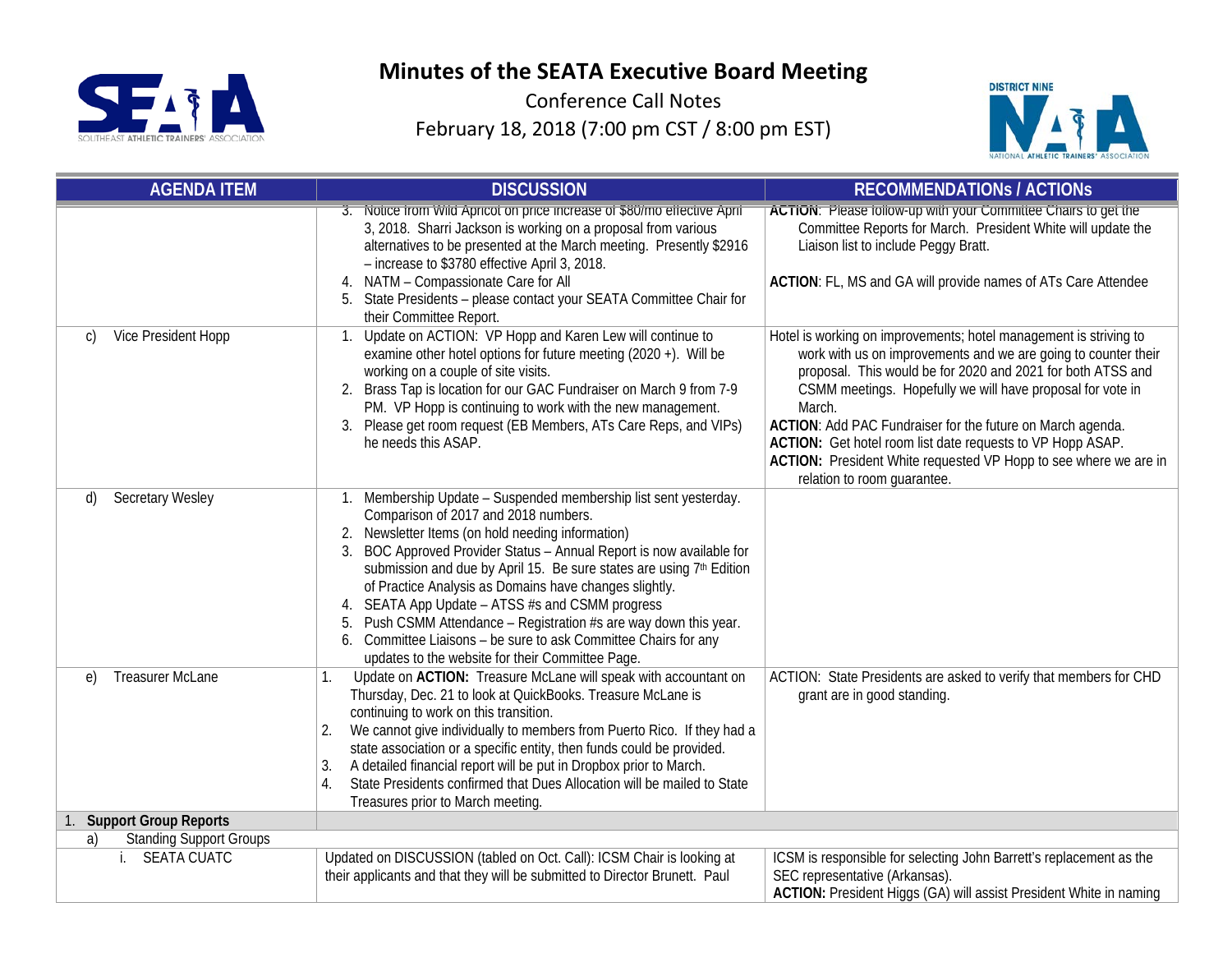



| <b>AGENDA ITEM</b> |                                           | <b>DISCUSSION</b>                                                                                                                                                                                                                                                                                                                                                                                                                                                                                                                                                                                                                                                                                                                                                                                                                                                   | <b>RECOMMENDATIONS / ACTIONS</b>                                                                                                                                                          |
|--------------------|-------------------------------------------|---------------------------------------------------------------------------------------------------------------------------------------------------------------------------------------------------------------------------------------------------------------------------------------------------------------------------------------------------------------------------------------------------------------------------------------------------------------------------------------------------------------------------------------------------------------------------------------------------------------------------------------------------------------------------------------------------------------------------------------------------------------------------------------------------------------------------------------------------------------------|-------------------------------------------------------------------------------------------------------------------------------------------------------------------------------------------|
|                    |                                           | Higgs is currently serving to communicate any information from the<br>committee.                                                                                                                                                                                                                                                                                                                                                                                                                                                                                                                                                                                                                                                                                                                                                                                    |                                                                                                                                                                                           |
| b)                 | Ad hoc / Taskforce(s)                     |                                                                                                                                                                                                                                                                                                                                                                                                                                                                                                                                                                                                                                                                                                                                                                                                                                                                     |                                                                                                                                                                                           |
|                    | Legislative Grant Taskforce<br>i.         | Update on MOTION: Created a group to develop criteria to fund the SEATA<br>Discretionary/Emergency Legislative Grant. (Treasurer McLane, Chris<br>King (AL), Scott Byrd (TN) named to the work group.)                                                                                                                                                                                                                                                                                                                                                                                                                                                                                                                                                                                                                                                              | ACTION: President White has selected Peggy Bratt to replace Scott<br>Byrd on this Work Group.                                                                                             |
|                    | 2. Old Business                           |                                                                                                                                                                                                                                                                                                                                                                                                                                                                                                                                                                                                                                                                                                                                                                                                                                                                     |                                                                                                                                                                                           |
| a)                 | <b>SEATA Strategic Plan Meeting</b>       | Update on SWAG Meeting<br>President White is looking to have this prior to CSMM, but with<br>ATs Care it is conflicting with the schedule. President White will<br>be scheduling this meeting for Monday, June 25, just prior to the<br>NATA Convention in New Orleans.                                                                                                                                                                                                                                                                                                                                                                                                                                                                                                                                                                                             | NOTE: State Leadership Forum in Monday from 3-8:15 PM and may<br>conflict with timing of this.                                                                                            |
| b)                 | Sharing of CEU Opportunities<br>(White)   | Update on ACTION: SEATA Officers will develop a policy to present to the<br>Board. This item is still in progress.                                                                                                                                                                                                                                                                                                                                                                                                                                                                                                                                                                                                                                                                                                                                                  |                                                                                                                                                                                           |
| $\mathsf{C}$       | Innovative CEU request from<br>Ed Kravitz | Update on ACTION: President White and Secretary Wesley had a<br>GoToMeeting with Ed Kravitz. Had a positive discussion. Would like to<br>get additional information and feedback from other Districts with<br>regards if a "member benefit"? Cost - Benefit analysis? Speaker<br>honorarium increase?<br>DISCUSSION: ICEU's hosting fee is \$500 /yr unless sales exceeds this<br>amount. ICEU will pay SEATA 50% of all net course sales on each<br>SEATA courses sold on ICEU Platform that have a price range of<br>\$29.99 to \$100.00; ICEU will pay SEATA 2/3 of the net course sales on<br>ICEU Platform that have a price range of \$100.01 to \$250.00; ICEU will<br>pay SEATA 75% of the net course sales price that have a price range<br>of \$250.01 and up. SEATA will be responsible for recording of<br>presentation(s) and all materials necessary. | ACTION: President White asks Board to review the proposal and be<br>ready for a discussion in March.                                                                                      |
| d)                 | Disaster Relief for PR Ats<br>(White)     | Update on ACTION: Treasure McLane will contact accountant for advice<br>and guidance                                                                                                                                                                                                                                                                                                                                                                                                                                                                                                                                                                                                                                                                                                                                                                                | See Treasurer's Report                                                                                                                                                                    |
| e)                 | <b>Stickers for SSS</b>                   | Update on ACTION: President White will charge Scott Arceneaux to<br>propose numbers and get information to Director Brunett.                                                                                                                                                                                                                                                                                                                                                                                                                                                                                                                                                                                                                                                                                                                                        | Update will be presented at March Meeting and will be formally<br>presented then. States will be responsible for determining method of<br>promotion to bring awareness to the profession. |
| f)                 | Membership Value Document                 | ACTION: President White and Treasurer McLane will work on membership<br>value document                                                                                                                                                                                                                                                                                                                                                                                                                                                                                                                                                                                                                                                                                                                                                                              | <b>ACTION:</b> Continues as a Work in Progress                                                                                                                                            |
| $\mathfrak{g}$     | Donations to NATA Foundation              | DISCUSSION: Has SEATA made a donation for the following<br>deceased SEATA Members?<br>1. Kenny Howard<br>2. Jack Redgren                                                                                                                                                                                                                                                                                                                                                                                                                                                                                                                                                                                                                                                                                                                                            | ACTION: Treasurer McLane will follow-up and get the Jack Redgren<br>check written.                                                                                                        |